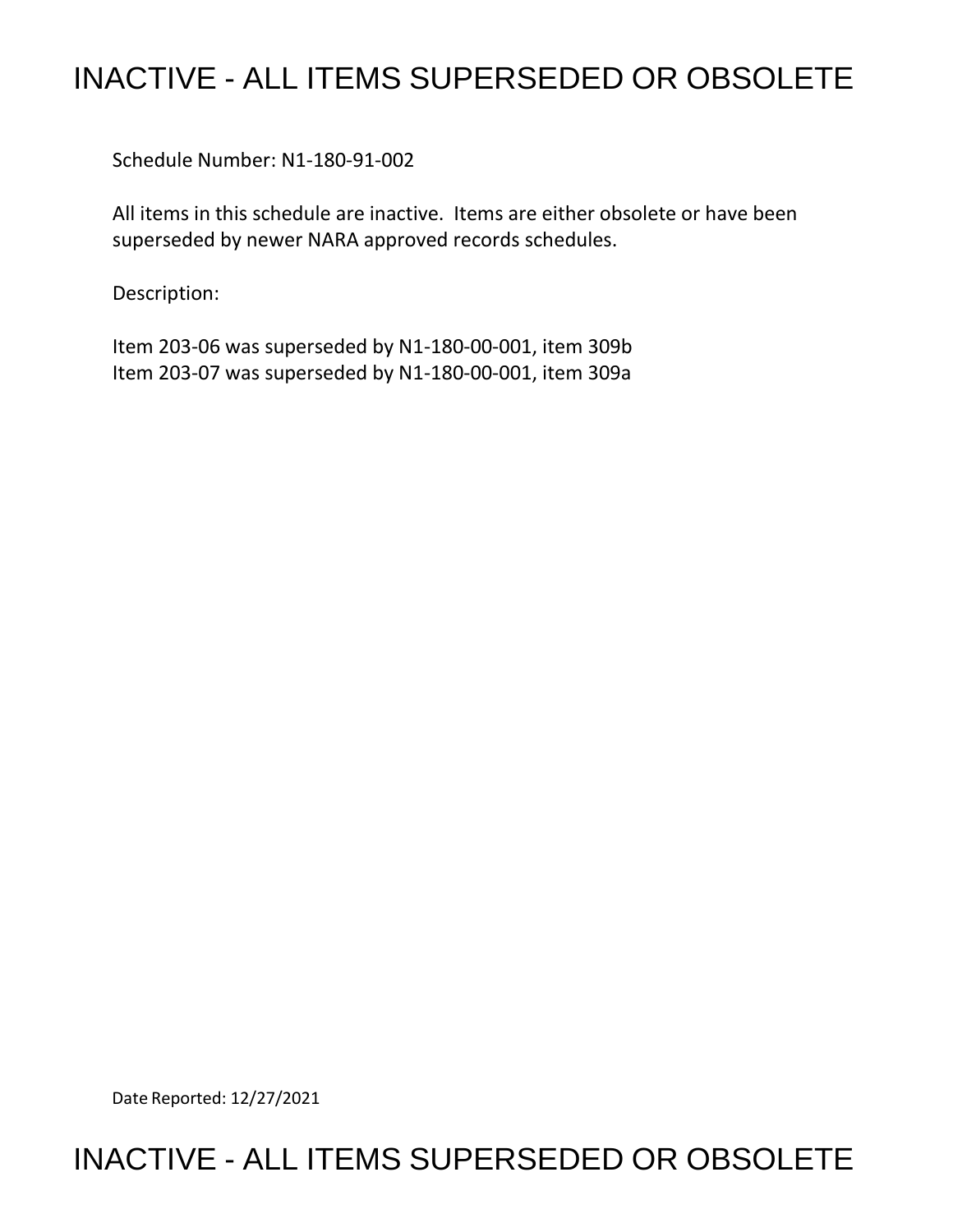|                                   | <b>REQUEST FOR RECORDS DISPOSITION AUTHORITY</b><br>(See Instructions on reverse)                                                                                                                                                                                                                                                                                                                                                                                                                                                                                                                                                                                                                                                                                                                                                                                                                                                                                                                                                                                                                                               | <b>LEAVE BLANK</b><br><b>JOB NO.</b><br>GJ -2                                                                   |                                                                                                                      |                                                                                     |                                           |  |
|-----------------------------------|---------------------------------------------------------------------------------------------------------------------------------------------------------------------------------------------------------------------------------------------------------------------------------------------------------------------------------------------------------------------------------------------------------------------------------------------------------------------------------------------------------------------------------------------------------------------------------------------------------------------------------------------------------------------------------------------------------------------------------------------------------------------------------------------------------------------------------------------------------------------------------------------------------------------------------------------------------------------------------------------------------------------------------------------------------------------------------------------------------------------------------|-----------------------------------------------------------------------------------------------------------------|----------------------------------------------------------------------------------------------------------------------|-------------------------------------------------------------------------------------|-------------------------------------------|--|
| TO:                               | <b>GENERAL SERVICES ADMINISTRATION</b><br>NATIONAL ARCHIVES AND RECORDS SERVICE, WASHINGTON, DC 20408                                                                                                                                                                                                                                                                                                                                                                                                                                                                                                                                                                                                                                                                                                                                                                                                                                                                                                                                                                                                                           | <b>DATE RE</b>                                                                                                  |                                                                                                                      |                                                                                     |                                           |  |
|                                   | 1. FROM (Agency or establishment)                                                                                                                                                                                                                                                                                                                                                                                                                                                                                                                                                                                                                                                                                                                                                                                                                                                                                                                                                                                                                                                                                               | NOTIFICATION TO AGENCY                                                                                          |                                                                                                                      |                                                                                     |                                           |  |
| 2. MAJOR SUBDIVISION              | Commodity Futures Trading Commission                                                                                                                                                                                                                                                                                                                                                                                                                                                                                                                                                                                                                                                                                                                                                                                                                                                                                                                                                                                                                                                                                            | In accordance with the provisions of 44 U.S.C. 3303a                                                            |                                                                                                                      |                                                                                     |                                           |  |
|                                   | Office of the Secretariet                                                                                                                                                                                                                                                                                                                                                                                                                                                                                                                                                                                                                                                                                                                                                                                                                                                                                                                                                                                                                                                                                                       | the disposal request, including amendments, is approved<br>except for items that may be marked "disposition not |                                                                                                                      |                                                                                     |                                           |  |
| 3. MINOR SUBDIVISION              |                                                                                                                                                                                                                                                                                                                                                                                                                                                                                                                                                                                                                                                                                                                                                                                                                                                                                                                                                                                                                                                                                                                                 |                                                                                                                 | approved" or "withdrawn" in column 10. If no records<br>are proposed for disposal, the signature of the Archivist is |                                                                                     |                                           |  |
| Office of Administrative Services |                                                                                                                                                                                                                                                                                                                                                                                                                                                                                                                                                                                                                                                                                                                                                                                                                                                                                                                                                                                                                                                                                                                                 |                                                                                                                 | not required.                                                                                                        |                                                                                     |                                           |  |
|                                   | 4. NAME OF PERSON WITH WHOM TO CONFER                                                                                                                                                                                                                                                                                                                                                                                                                                                                                                                                                                                                                                                                                                                                                                                                                                                                                                                                                                                                                                                                                           | <b>5. TELEPHONE EXT.</b>                                                                                        | DATE                                                                                                                 | ARCHIVIST OF THE UMITED STATES                                                      |                                           |  |
|                                   | Donald A. Sherman                                                                                                                                                                                                                                                                                                                                                                                                                                                                                                                                                                                                                                                                                                                                                                                                                                                                                                                                                                                                                                                                                                               | $(202)$ 254-9735                                                                                                |                                                                                                                      |                                                                                     |                                           |  |
|                                   | <b>6. CERTIFICATE OF AGENCY REPRESENTATIVE</b>                                                                                                                                                                                                                                                                                                                                                                                                                                                                                                                                                                                                                                                                                                                                                                                                                                                                                                                                                                                                                                                                                  |                                                                                                                 |                                                                                                                      |                                                                                     |                                           |  |
| attached.                         | that the records proposed for disposal in this Request of <u>one</u> page(s) are not now needed for the business of this<br>agency or will not be needed after the retention periods specified; and that written concurrence from the General<br>Accounting Office, if required under the provisions of Title 8 of the GAO Manual for Guidance of Federal Agencies, is<br>A. GAO concurrence: $\Box$ is attached; or $\Box$ is unnecessary.                                                                                                                                                                                                                                                                                                                                                                                                                                                                                                                                                                                                                                                                                     |                                                                                                                 |                                                                                                                      |                                                                                     |                                           |  |
| <b>B. DATE</b>                    | C. SIGNATURE OF AGENCY REPRESENTATIVE                                                                                                                                                                                                                                                                                                                                                                                                                                                                                                                                                                                                                                                                                                                                                                                                                                                                                                                                                                                                                                                                                           | <b>D. TITLE</b>                                                                                                 | Deputy Director,                                                                                                     |                                                                                     |                                           |  |
|                                   | Office of Administrative Services                                                                                                                                                                                                                                                                                                                                                                                                                                                                                                                                                                                                                                                                                                                                                                                                                                                                                                                                                                                                                                                                                               |                                                                                                                 |                                                                                                                      |                                                                                     |                                           |  |
| 7.<br><b>ITEM</b><br>NO.          | 8. DESCRIPTION OF ITEM<br>(With Inclusive Dates or Retention Periods)                                                                                                                                                                                                                                                                                                                                                                                                                                                                                                                                                                                                                                                                                                                                                                                                                                                                                                                                                                                                                                                           |                                                                                                                 |                                                                                                                      | 9. GRS OR<br><b>SUPERSEDED</b><br><b>JOB</b><br><b>CITATION</b>                     | 10. ACTION<br>TAKEN<br>(NARS USE<br>ONLY) |  |
| 1.                                | Amendment to the CFTC Records Disposal Schedules.<br>request for records disposition authority is to amend the<br>description of item 203-07, approved by NARA under Job No.<br>NCI-180-80-1. It seeks authority to retain as Permanent, the<br>original sound recordings of Commission meetings.<br>covers tapes for the period from 1984 - 1986, and for tapes<br>developed hereafter. Paper transcripts of Commission meetings<br>do not exist. It is the policy of the Commission not to<br>transcribe tapes from these meetings. The description and<br>approximate volume of sound recordings are:<br>Type of Sound Recordings<br>1/8 inch cassettes, 87 each<br>a.<br>1/8 inch cassettes, 72 each $2/1985 - 1/1986$ 0.5<br>b.<br>Amend the description for item 203-07 to read as follows:<br>203-07. Tapes of Commission Meetings. Arranged chronologically.<br>Consists of original sound recordings of open and closed<br>meetings. Written trasncripts are not maintained. Permanent.<br>Transfer to FARC when 5 years old. Offer to MARA when \$0 10<br>years old. Volume: 1 cu. ft. monunieren material executives | Period                                                                                                          | This<br>This request<br>Cu. Ft.<br>$1/1984 - 2/1985$ 0.5                                                             |                                                                                     |                                           |  |
|                                   | Capus pent to agency, NCFNN-W, NNS, NNT, NIA 10/3/9/                                                                                                                                                                                                                                                                                                                                                                                                                                                                                                                                                                                                                                                                                                                                                                                                                                                                                                                                                                                                                                                                            |                                                                                                                 |                                                                                                                      |                                                                                     |                                           |  |
| 115-108                           |                                                                                                                                                                                                                                                                                                                                                                                                                                                                                                                                                                                                                                                                                                                                                                                                                                                                                                                                                                                                                                                                                                                                 | ISN 7540-00-634-4064                                                                                            |                                                                                                                      | STANDARD FORM 115 (REV. 8-83)<br><b>Prescribed by GSA</b><br>FPMR (41 CFR) 101-11.4 |                                           |  |